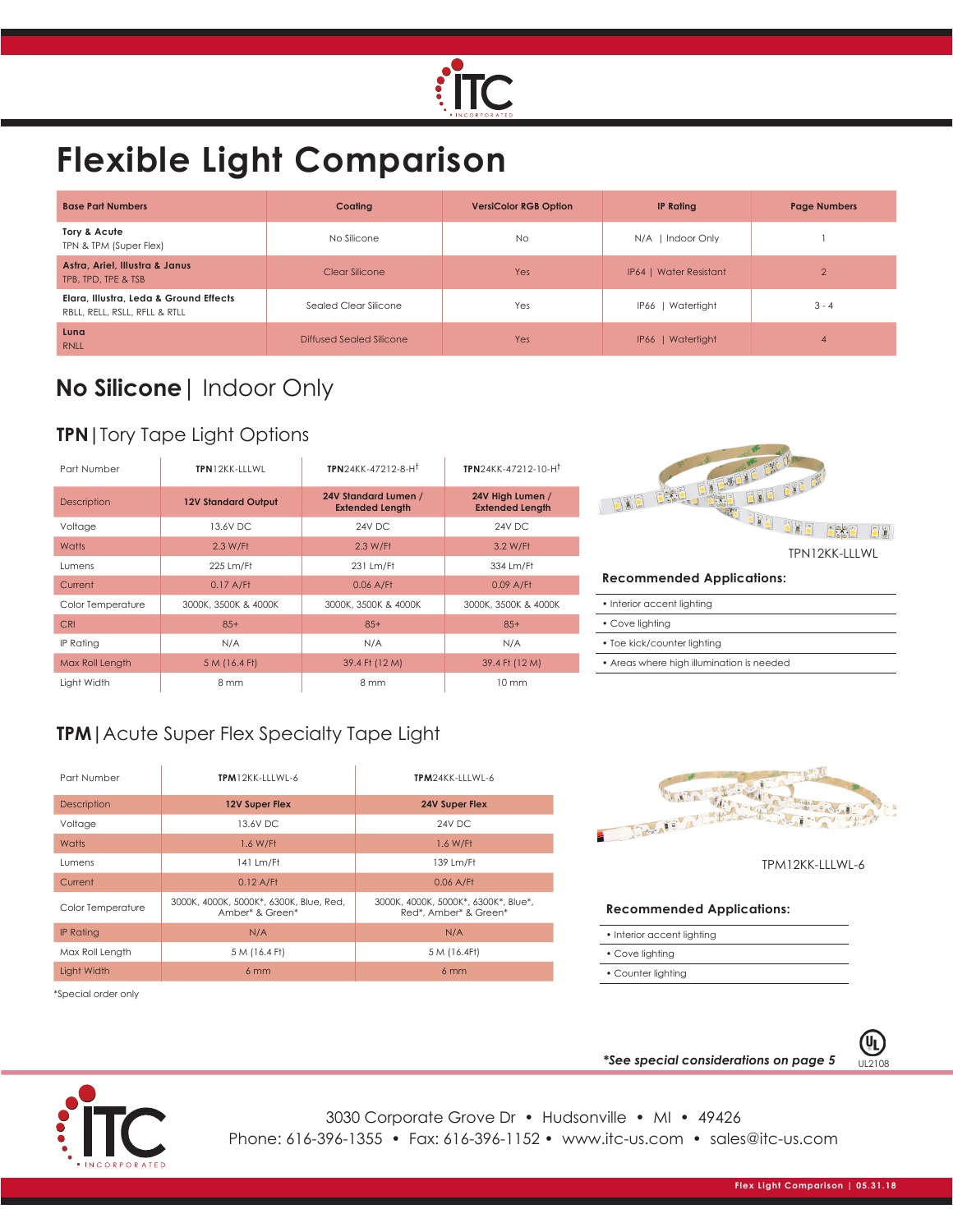# **:TC**

# **Standard Clear Silicone**| Water Resistant (IP64)

## **TPB & TPD|**Astra & Ariel Tape Light Options

| Part Number        | TPB12KK-IIIWI                                | <b>TPB12KK-IIIWI-8</b>                               | TPD24KK-ITIWI                             | TPD28KK-ITTWL              |
|--------------------|----------------------------------------------|------------------------------------------------------|-------------------------------------------|----------------------------|
| <b>Description</b> | <b>12V Standard Output</b>                   | 12V Two Color                                        | <b>24V Standard Output</b>                | <b>28V Standard Output</b> |
| Voltage            | 13.6V DC                                     | 13.6V DC                                             | 24V DC                                    | 28V DC                     |
| Watts              | $1.1$ W/Ff                                   | 3.4 W/Ff                                             | $1.2$ W/Ft                                | $1.2$ W/Ff                 |
| Lumens             | 90 Lm/Ft                                     | 225 Lm/Ff                                            | 90 Lm/Ft                                  | 90 Lm/Ft                   |
| Current            | $0.12$ A/Ff                                  | $0.25$ A/Ff                                          | $0.1$ A/Ff                                | $0.1$ A Ft                 |
| Color Temperature  | 3000K, 6300K, Red,<br>Blue.<br>Amber & Green | Amber/White, Blue/<br>White, Red/Blue &<br>Red/Amber | 3000K, 3500K, 4100K,<br>6300K, Red & Blue | 3000K                      |
| <b>CRI</b>         | $80+$                                        | $80+$                                                | $80+$                                     | $80+$                      |
| IP Rating          | <b>IP64</b>                                  | <b>IP64</b>                                          | <b>IP64</b>                               | <b>IP64</b>                |
| Max Roll Length    | 5.5 M (18 Ft)                                | 5 M (16.4 Ft)                                        | 5.5 M (18 Ft)                             | 5 M (16.4 Ft)              |
| Liaht Width        | 8 mm                                         | 8 mm                                                 | 8 mm                                      | 8 mm                       |



## **TPE, TPF & TSB|**Illustra & Janus Specialty Tape Light

| Part Number        | TPE12KK-LLLWL                            | TPF12KK-LLLWL    | TSB12KK-LLLWL            |
|--------------------|------------------------------------------|------------------|--------------------------|
| <b>Description</b> | 12V Economy                              | 12V Thin Profile | 12V Side Emit            |
| Voltage            | 13.6V DC                                 | 13.6V DC         | 13.6V DC                 |
| Watts              | 1.1 W/Ft                                 | 1.1 W/Ft         | 2 W/Ft                   |
| Lumens             | 80 Lm/Ft                                 | 90 Lm/Ft         | 90 Lm/Ft                 |
| Current            | $0.12$ A/Ff                              | $0.12$ A/Ff      | $0.16$ A/Ff              |
| Color Temperature  | 3000K, 6300K, Red, Blue<br>Amber & Green | 3000K & 6300K    | 3000K, 6300K, Red & Blue |
| <b>CRI</b>         | $80+$                                    | $80+$            | $80+$                    |
| IP Rating          | <b>IP64</b>                              | <b>IP64</b>      | <b>IP64</b>              |
| Max Roll Length    | 5.5 M (18 Ft)                            | 5 M (16.4Ft)     | 5.5 M (18 Ft)            |
| Light Width        | 8 mm                                     | 6 mm             | 8 mm                     |

## VersiColor<sup>™</sup> | RGB Sealed Standard Light Options

| Part Number       | TPB1206-LLLWL-10         |  |
|-------------------|--------------------------|--|
| Description       | <b>12V Standard Tape</b> |  |
| Voltage           | 13.6V DC                 |  |
| Watts             | 3 W/Ft                   |  |
| Lumens            | 82 Lm/Ft                 |  |
| Current           | $0.2$ A/Ff               |  |
| Color Temperature | <b>RGB</b>               |  |
| <b>CRI</b>        | N/A                      |  |
| IP Rating         | <b>IP64</b>              |  |
| Max Roll Length   | 5 M (16.4 Ft)            |  |
| Light Width       | $10 \text{ mm}$          |  |



#### **Recommended Applications:**

• Toe kick/counter lighting

| • Interior accent lighting  |  |
|-----------------------------|--|
| • Cove lighting             |  |
| • Toe kick/counter lighting |  |



• Cove lighting

**\*See special considerations on page 5** UL2108



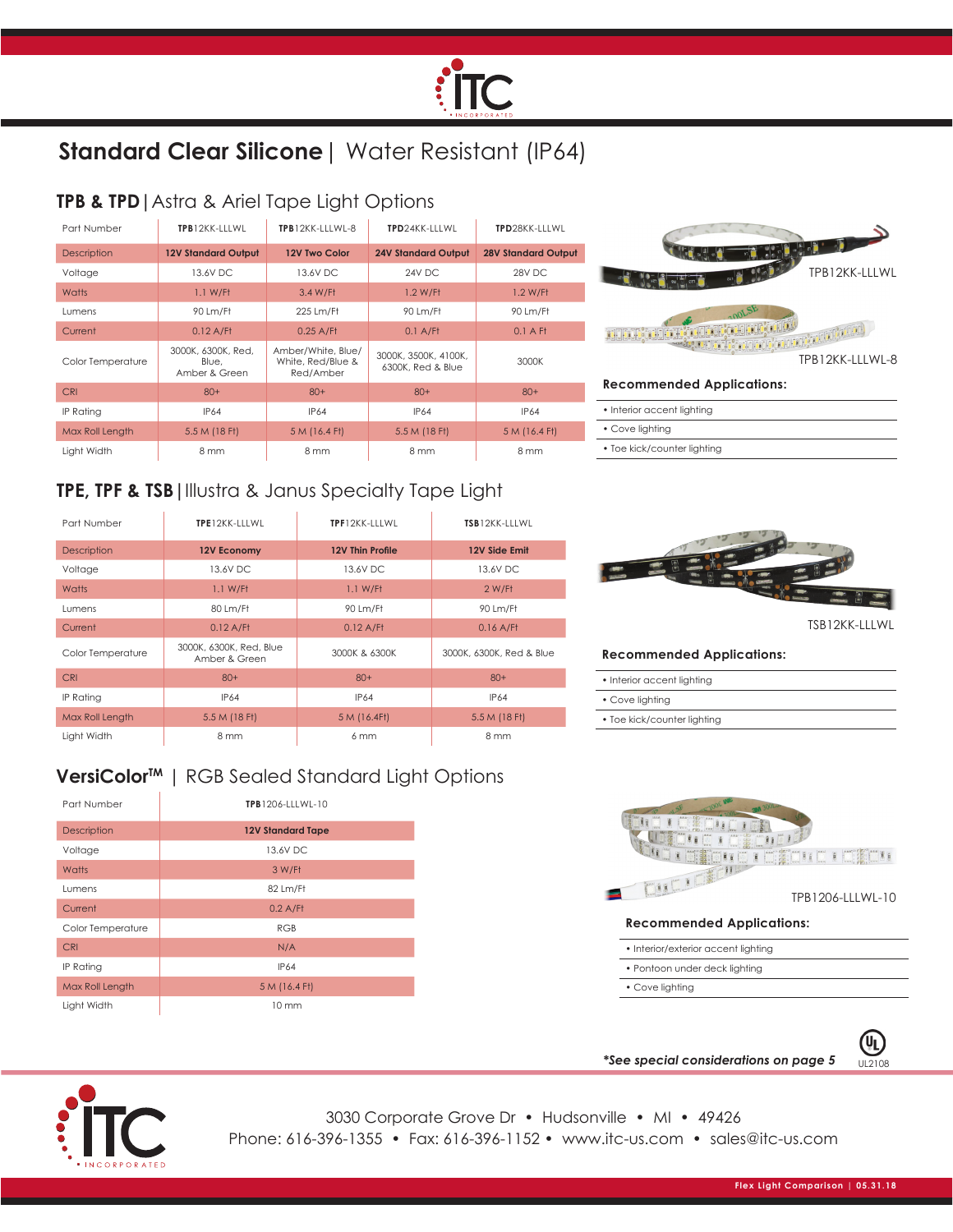

# **Clear Sealed Silicone**| Watertight (IP66)

#### **RBLL|**Elara Sealed Tape Light Options

| Part Number        | RBLL12KK-LLLWL             | RBLL28KK-LLLWL             |                                                                                                                                                                                                                                                                                                                                                     |
|--------------------|----------------------------|----------------------------|-----------------------------------------------------------------------------------------------------------------------------------------------------------------------------------------------------------------------------------------------------------------------------------------------------------------------------------------------------|
| <b>Description</b> | <b>12V Standard Output</b> | <b>28V Standard Output</b> |                                                                                                                                                                                                                                                                                                                                                     |
| Voltage            | 13.6V DC                   | 28V DC                     | $\begin{picture}(18,10) \put(0,0){\line(1,0){10}} \put(10,0){\line(1,0){10}} \put(10,0){\line(1,0){10}} \put(10,0){\line(1,0){10}} \put(10,0){\line(1,0){10}} \put(10,0){\line(1,0){10}} \put(10,0){\line(1,0){10}} \put(10,0){\line(1,0){10}} \put(10,0){\line(1,0){10}} \put(10,0){\line(1,0){10}} \put(10,0){\line(1,0){10}} \put(10,0){\line(1$ |
| Watts              | 2 W/Ft                     | $2$ W/Ft                   |                                                                                                                                                                                                                                                                                                                                                     |
| Lumens             | 90 Lm/Ft                   | 120 Lm/Ff                  |                                                                                                                                                                                                                                                                                                                                                     |
| Current            | $0.12$ A/Ff                | $0.12$ A/Ff                | RBLL12KK-LLLWL                                                                                                                                                                                                                                                                                                                                      |
| Color Temperature  | 3000K,6300K, Red & Blue    | 3000K & 6300K              | <b>Recommended Applications:</b>                                                                                                                                                                                                                                                                                                                    |
| <b>CRI</b>         | $80+$                      | $80+$                      | • Interior/exterior accent lighting                                                                                                                                                                                                                                                                                                                 |
| IP Rating          | IP66                       | IP66                       | • Pontoon under deck lighting                                                                                                                                                                                                                                                                                                                       |
| Max Roll Length    | 6.7 M (22 Ft)              | 5 M (16.4 Ft)              | • Wet location lighting                                                                                                                                                                                                                                                                                                                             |
| Light Width        | $10 \text{ mm}$            | $10 \text{ mm}$            |                                                                                                                                                                                                                                                                                                                                                     |

#### **RELL, RFLL, RSLL & RTLL |**Illustra & Leda Specialty Sealed Tape Light Options

| Part Number        | $RELL12KK-111WI-10$                          | RFLL12KK-IIIWI   | RSLL12KK-IIIWI              | RTLL12KK-IIIWI     |
|--------------------|----------------------------------------------|------------------|-----------------------------|--------------------|
| <b>Description</b> | 12V Economy                                  | 12V Thin Profile | 12V Side Emit               | 12V Thin Side Emit |
| Voltage            | 13.6V DC                                     | 13.6V DC         | 13.6V DC                    | 13.6V DC           |
| Watts              | 1.1 W/ft                                     | 2 W/Ft           | 2 W/Ft                      | 2 W/Ft             |
| <b>Lumens</b>      | 80 Lm/Ft                                     | 90 Lm/Ft         | 90 Lm/Ft                    | 90 Lm/Ft           |
| Current            | $0.12$ A/Ff                                  | $0.12$ A/Ff      | $0.12$ A/Ft                 | $0.12$ A/Ff        |
| Color Temperature  | 3000K,6300K, Red,<br><b>Blue &amp; Green</b> | 6300K            | 3000K, 6300K, Red<br>& Blue | 6300K              |
| <b>CRI</b>         | $80+$                                        | $80+$            | $80+$                       | $80+$              |
| <b>IP Rating</b>   | <b>IP66</b>                                  | <b>IP66</b>      | IP66                        | <b>IP66</b>        |
| Max Roll Length    | 6.1 M (20 Ft)                                | 5.5 M (18 Ft)    | 5 M (16.4 Ft)               | 5.5M (18 Ft)       |
| Light Width        | $10 \text{ mm}$                              | 8 mm             | $10 \text{ mm}$             | 6mm                |



#### **Recommended Applications:**

|  | • Interior/exterior accent lighting |  |
|--|-------------------------------------|--|
|  |                                     |  |

- Speaker/Vent lighting
- Counter top lighting
- 
- Wet location lighting

### VersiColor<sup>™</sup> | RGB Sealed Tape Light Options

| Part Number        | <b>RBLL1206-LLLWL-12</b> | <b>RBLL1208-LLLWL-12</b> | <b>RBLL2406-LLLWL-17</b> |
|--------------------|--------------------------|--------------------------|--------------------------|
| <b>Description</b> | 12V Sealed               | <b>12V Reduced Power</b> | 24V Clear Sealed         |
| Voltage            | 13.6V DC                 | 13.6V DC                 | 24V DC                   |
| Watts              | 3 W/Ft                   | 1.4 W/Ft                 | 4.7 W/Ft                 |
| Lumens             | 82 Lm/Ft                 | 46 Lm/Ft                 | 160 Lm/Ft                |
| Current            | $0.2$ A/Ft               | $0.1$ A/Ff               | $0.2$ A/Ff               |
| Color Temperature  | <b>RGB</b>               | <b>RGB</b>               | <b>RGB</b>               |
| <b>CRI</b>         | N/A                      | N/A                      | N/A                      |
| <b>IP Rating</b>   | <b>IP66</b>              | <b>IP66</b>              | IP66                     |
| Max Roll Length    | 6.7 M (20 Ft)            | 6.7 M (20 Ft)            | 7 M (23 Ft)              |
| Light Width        | $12 \text{ mm}$          | $12 \text{ mm}$          | $17 \text{ mm}$          |



- Interior/exterior accent lighting
- Pontoon under deck lighting
- Cove lighting
	-



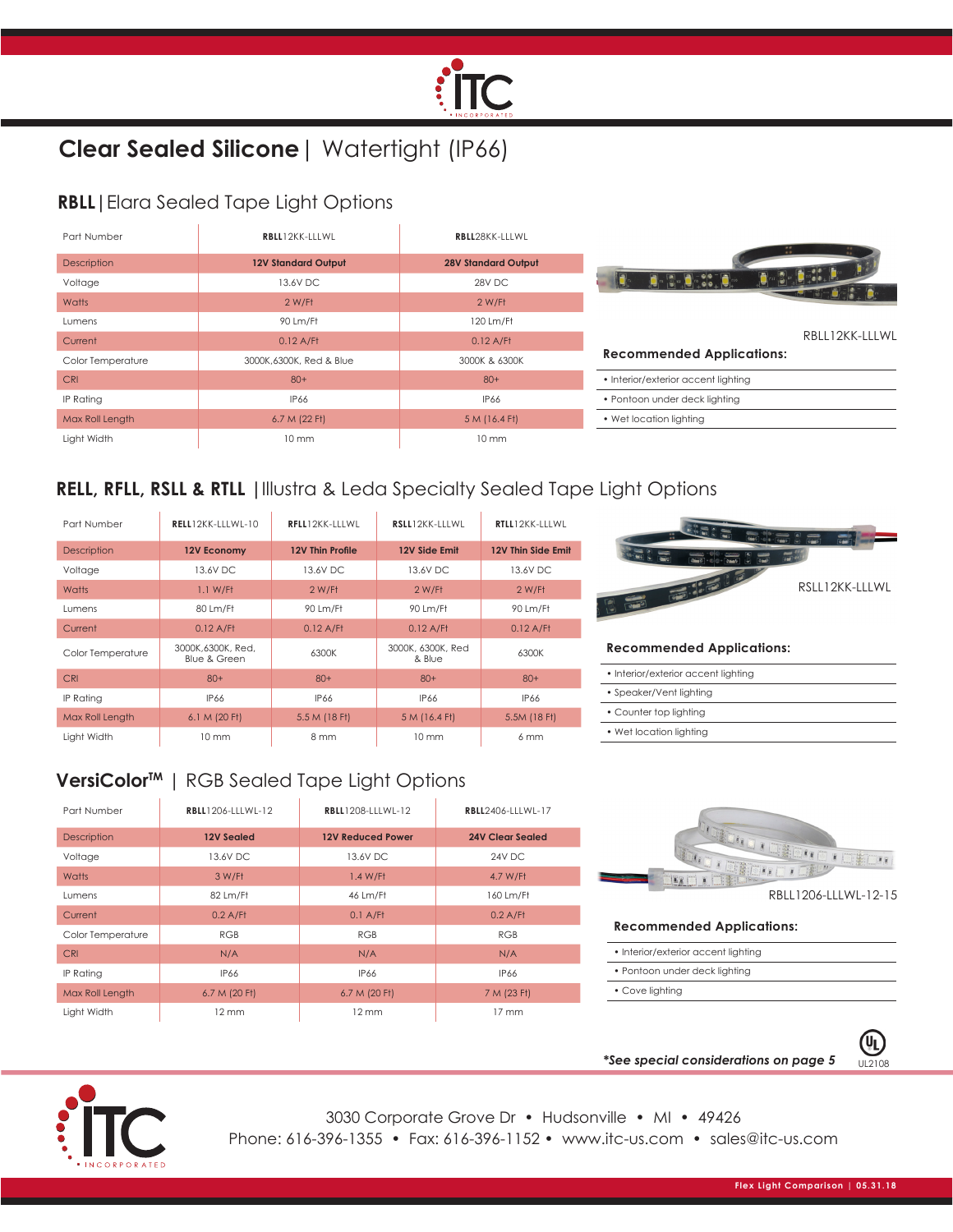

| VersiColor <sup>™</sup>   RGB Ground Effects Flex Light Options |                            |                      |                      |  |
|-----------------------------------------------------------------|----------------------------|----------------------|----------------------|--|
| Part Number                                                     | RBLL1208-LLLWL-12-15       | RBLL1206-LLLWL-12-15 |                      |  |
| <b>Description</b>                                              | <b>12V Standard Output</b> | 12V High Output      |                      |  |
| Voltage                                                         | 13.6V DC                   | 13.6V DC             |                      |  |
| Watts                                                           | 2.2 W/Ft                   | 4 W/Ff               |                      |  |
| Lumens                                                          | 75 Lm/Ft                   | 120 Lm/Ft            |                      |  |
| Current                                                         | $0.2$ A/Ff                 | $0.3$ A/Ff           |                      |  |
| Color Temperature                                               | <b>RGB</b>                 | <b>RGB</b>           | Re                   |  |
| <b>CRI</b>                                                      | N/A                        | N/A                  | $\bullet$ li         |  |
| IP Rating                                                       | <b>IP66</b>                | <b>IP66</b>          | $\ddot{\phantom{0}}$ |  |
| Max Roll Length                                                 | 6.7 M (22 Ft)              | 6.7 M (22 Ft)        | $\bullet$ $\vee$     |  |
| Light Width                                                     | $12 \text{ mm}$            | $12 \text{ mm}$      |                      |  |



RBLL1206-LLLWL-12-15

#### **Recommended Applications:**

- Interior/exterior accent lighting
- Vehicle ground effect lighting
- Wet location lighting

## **Diffused Sealed Silicone**| Watertight (IP66)

#### **RNLL |**Luna Diffused Sealed Tape Light Options

| Part Number                                                                  | RNLL12KK-LLLWL**                             | RNLL12KK-LLLWL                                       | RNLL24KK-LLLWL-10-6                       | RNLL28KK-LLLWL         |
|------------------------------------------------------------------------------|----------------------------------------------|------------------------------------------------------|-------------------------------------------|------------------------|
| <b>Description</b>                                                           | <b>12V Standard</b>                          | 12V Two Color                                        | <b>24V Standard</b>                       | <b>28V Standard</b>    |
| Voltage                                                                      | 13.6V DC                                     | 13.6V DC                                             | 24V DC                                    | 28V DC                 |
| Watts                                                                        | 2.3 W/Ft                                     | 3.4 W/Ff                                             | 4 W/Ft                                    | 4 W/Ft                 |
| <b>Lumens</b>                                                                | Diffused: 161 Lm/Ft<br>Clear: 390 Lm/Ft      | 225 Lm/Ft                                            | 360 Lm/Ff                                 | 360 Lm/Ft              |
| Current                                                                      | $0.2$ A/Ff                                   | $0.25$ A/Ff                                          | $0.2$ A/Ff                                | $0.2$ A/Ff             |
| Color Temperature                                                            | 3000K.6300K. Red.<br><b>Blue &amp; Amber</b> | Amber/White,<br>Blue/White, Red/<br>Blue & Red/Amber | 3130K, 3480K, 4200K,<br>Blue, Red & Amber | 3000K, 6300K &<br>Blue |
| <b>CRI</b>                                                                   | $80+$                                        | $80+$                                                | $80+$                                     | $80+$                  |
| IP Rating                                                                    | IP66 or IP67                                 | IP66 or IP67                                         | IP66 or IP67                              | IP66 or IP67           |
| Max Roll Length                                                              | 5.1 M (16.7 Ft)                              | 5.1M (16.7 Ft)                                       | 5.1M (16.7 Ft)                            | 5.1 M (16.7 Ft)        |
| Light Width                                                                  | $10 \text{ mm}$                              | $10 \text{ mm}$                                      | $10 \text{ mm}$                           | $10 \, \text{mm}$      |
| ** Clear option available upon request, reference part # RNLL12KK-LLLWL-10-K |                                              |                                                      |                                           |                        |



RNLL12KK-LLLWL

#### **Recommended Applications:**

| • Interior/exterior accent lighting              |  |
|--------------------------------------------------|--|
| • Cove lighting                                  |  |
| • Vehicle lighting (i.e. two color turn signals) |  |
| • Wet location lighting                          |  |
|                                                  |  |

**\*See special considerations on page 5** UL2108

#### **RNLL** | VersiColor™ Diffused Sealed Tape Light Options

| Part Number       | <b>RNLL1206-LLLWL-10</b> | <b>RNLL1206-LLLWL-17</b> |                                     |
|-------------------|--------------------------|--------------------------|-------------------------------------|
| Description       | <b>12V Thin Diffused</b> | <b>12V Diffused</b>      |                                     |
| Voltage           | 13.6V DC                 | 13.6V DC                 |                                     |
| Watts             | 5.7 W/Ff                 | 4.3 W/Ff                 |                                     |
| Lumens            | 107 Lm/Ft                | 92 Lm/Ft                 | RNLL1206-LLLWL-10                   |
| Current           | 0.4 Amp/Ff               | $0.3$ A/Ff               |                                     |
| Color Temperature | <b>RGB</b>               | RGB                      | <b>Recommended Applications:</b>    |
| <b>CRI</b>        | N/A                      | N/A                      | • Interior/exterior accent lighting |
| IP Rating         | IP66                     | <b>IP66</b>              | • Building/bridge lighting          |
| Max Roll Length   | 3 M (9.9 Ft)             | 5.1 M (16.7 Ft)          | • Cove lighting                     |
| Light Width       | $10 \text{ mm}$          | $17 \text{ mm}$          |                                     |
|                   |                          |                          |                                     |

*Patent #9,695,991 B2*